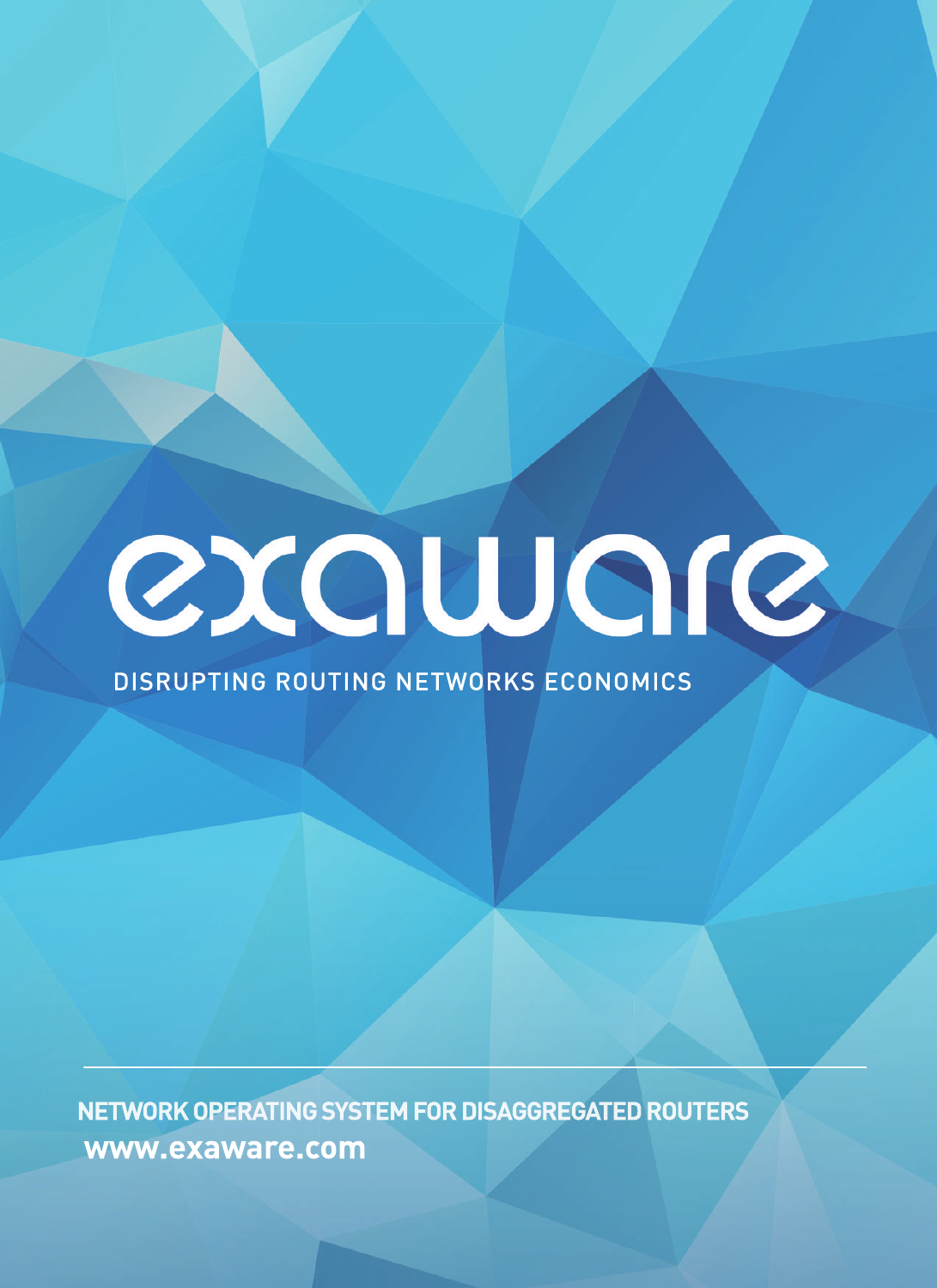## exaware

## **FLEXIBLE** SOFTWARE ARCHITECTURE

### Exaware Operating System has been designed from the ground-up with Telco resilience in mind:

Fault isolation: each application runs as a separate entity, without impact on the others.

Memory protection: hardware components are managed through memory-protected user spaces, to ensure faultless operations and service continuity

Open API for management and HW abstraction

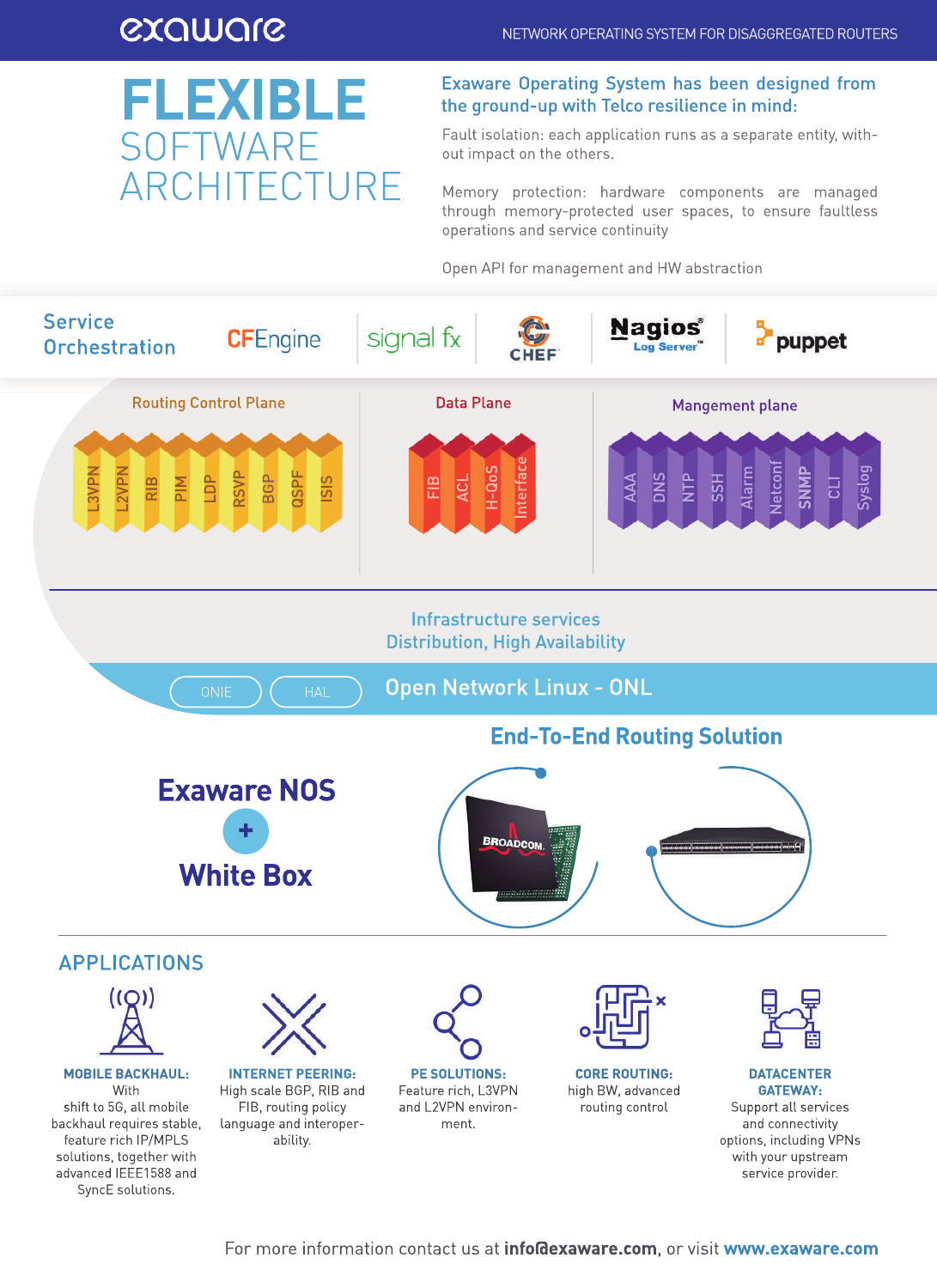## exaware

## **NETWORK** OPERATING SYSTEM FOR DISAGGREGATED ROUTERS



With average traffic CAGR growth of 50% and the new applications and networks expansion (non linear Video, 5G deployments), all networks must expend while keeping the expansion cost under control.

### NETWORKAPPLICATIONS

**Mobile Backhaul** Internet Peering Core **Edge Routing** Datacenter Gateway

### **IP ROUTING AT SCALE**

Suited for internet traffic routing on Tier1/Tier2 Carrier Networks

### **OPEN ARCHITECTURE**

Any Broadcom-based Hardware Northbound interface for SDN

### **A Disruption in the Market**

Until recently, the only way for a vendor to provide carrier grade router was to develop a proprietary vertically integrated router that includes its own ASICs, hardware and software.

The barriers to entry for new vendors were extremely high due to the high cost of developing a vertically integrated router. As a result, only a small number of incumbent vendors dominate this market, locking-in the Telco Service Providers into high cost solutions and low innovation.

Exaware enables Internet Service Providers, Mobile Networks and Telecom Carriers to benefit from the SW and HW disaggregation model (white-box router) that disturb the economic supply chain.

Filling the missing link between merchant based HW and the service provider requirement, provides the necessary scale and feature set for the most demanding networks.

Built with the customer in mind, Exaware allows you to adapt your network to fast-changing conditions, by adding a layer of programmability, to enable new services that your end-users can benefit from instantaneously.

Without any compromise on security and performance. Exaware enables a brand new economic model for your network, while keeping open API for both network programmability and HW variations.

### **EXAWARE BENEFITS**



**Reduced CAPEX** With Exaware's disaggregated networking model, operators can effortlessly utilize generic, silicon based merchant routers network-wide.



### **Carrier-Grade** Our years of experience and deep-seated knowledge with major tier-1 service providers worldwide mean you can trust us with your: Mobile Backhaul, Provider Edge, Core, Internet Peering or Data Center Gateway



### **On-Demand Bandwidth Growth**

Exaware gives you the power and freedom to scale without limits. thanks to our NOS DistributedChassis Architecture.



### **Lower OPEX** Built for network and service automation through Yang and Netconf interfaces, Exaware's Open API solution reduces the need for operational and maintenance staff.



### **Scalability**

With Exaware's NOS, you can tailor your network to your liking and kickstart seamless scaling no matter your application while meeting your network service's demands effortlessly.